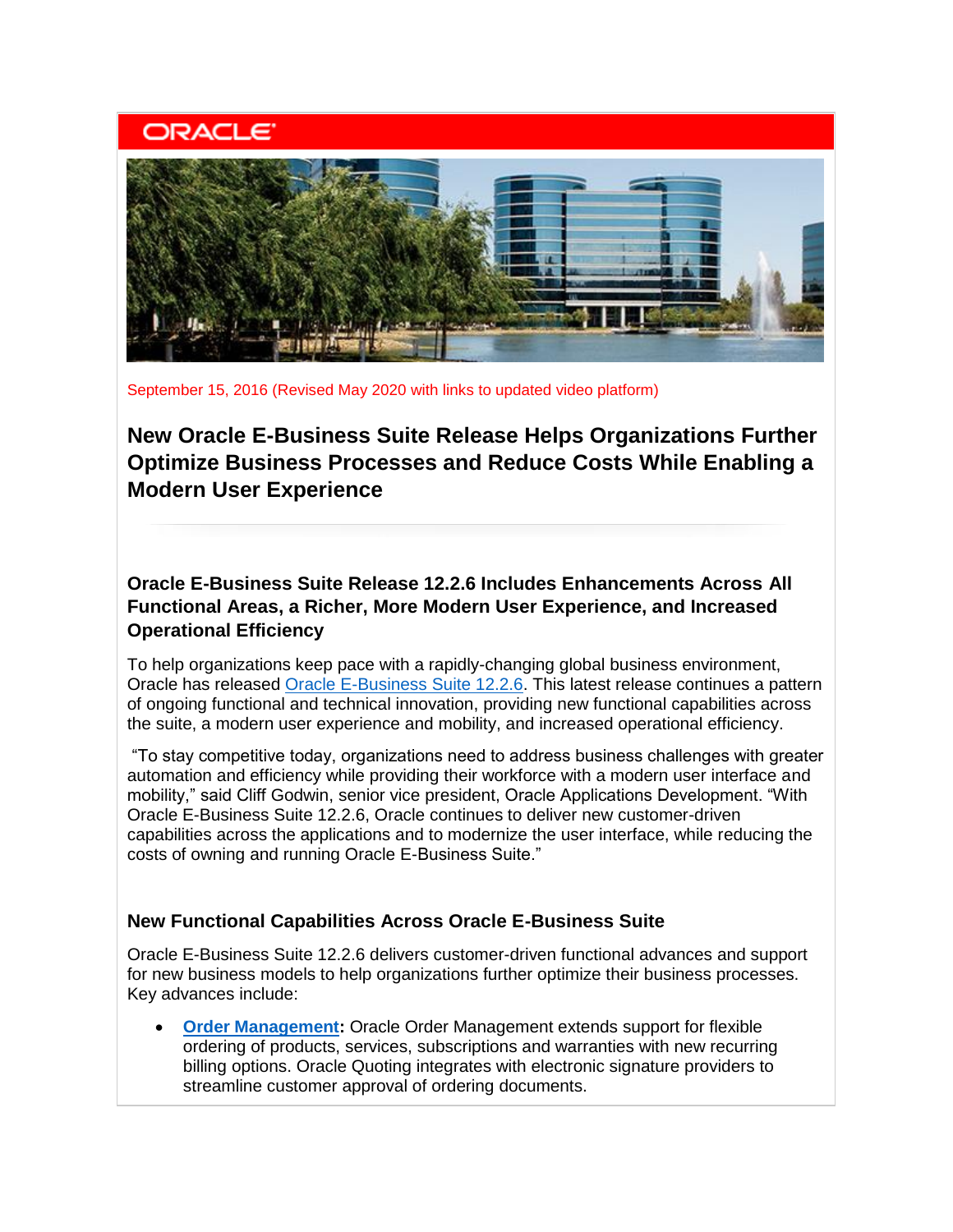- **[Logistics:](https://www.oracle.com/applications/ebusiness/products.html#logistics)** Intelligent interleaving of inbound and outbound tasks in Oracle Warehouse Management reduces deadheading and increases warehouse productivity. Oracle Inventory Management enables material classification tagging such as country of origin or packing code for printing on shipping documents. Oracle Yard Management can be deployed in E-Business Suite and non-E-Business Suite instances and can service remote and local facilities.
- **[Procurement:](https://www.oracle.com/applications/ebusiness/products.html#procurement)** Oracle Procurement Command Center provides an enhanced view of supplier performance that includes employee reviews from Oracle iProcurement and supplier evaluations from Oracle Supplier Lifecycle Management. Oracle Project Procurement Command Center better aligns project and procurement teams with visibility to line-level changes to procurement plans. Oracle iProcurement now supports a spot buying process that lets privileged requestors create certain purchase orders without involving the procurement team. Procurement buyers can influence search relevance rankings in Oracle iProcurement Information Discovery to guide end users to preferred items and suppliers. Oracle Procurement Contracts delivers a complete view of linkages between procurement documents and contracts.
- **[Projects:](https://www.oracle.com/applications/ebusiness/products.html#projects)** Mapping of effort coefficients from activity resource requirements (ARR) to a schedule of values (SOV) improves project control and visibility. Project costing options reduce time and effort associated with expenditures and accounting adjustments. Project invoice consolidation simplifies billing for customers with many projects.
- **[Manufacturing:](https://www.oracle.com/applications/ebusiness/products.html#manufacturing)** Expanded support for measuring yield at various process levels improves process manufacturing yield and margin. Landed cost support in project manufacturing provides a more complete view of project costs.
- **[Value Chain Planning:](https://www.oracle.com/applications/ebusiness/products.html)** Oracle Service Parts Planning provides policy-based automation of parts replenishment, allowing service organizations to optimize service parts inventories.
- **[Service:](https://www.oracle.com/applications/ebusiness/products.html#service)** Oracle Field Service and Oracle TeleService support the capture of multiple products located at the same site on a single service request. Service users can update task statuses tailored to the service tasks they are performing. Oracle Depot Repair offers a user-friendly web portal that lets authorized service partners submit approval requests and claims for outsourced repair work.
- **Asset Lifecycle [Management:](https://www.oracle.com/applications/ebusiness/products.html#assetlifecycle)** Oracle Enterprise Asset Management allows a single work order to span multiple linear assets on an asset route to streamline work order management. Calendar-based preventive maintenance scheduling expands existing scheduling options. Maintenance staff can print work order packages using Oracle AutoVue to include technical drawings and other documents required to complete the work.
- **[Financials:](https://www.oracle.com/applications/ebusiness/products.html#financials)** Oracle Advanced Collections increases efficiency and lowers days sales outstanding by streamlining collection activities by customer, account, or bill-to levels. Oracle Channel Revenue Management improves accuracy and reduces exceptions by enabling channel revenue to be managed as a subledger.
- **[Human Capital Management:](https://www.oracle.com/applications/ebusiness/products.html#hcm)** Payroll administrators can review and analyze retro pay details using a new, simplified UI. Oracle Time and Labor lets administrators credit overtime hours to absence accruals such as paid time off. Employees can leverage an Oracle Time and Labor calendar view of time card entries with configurable colors.